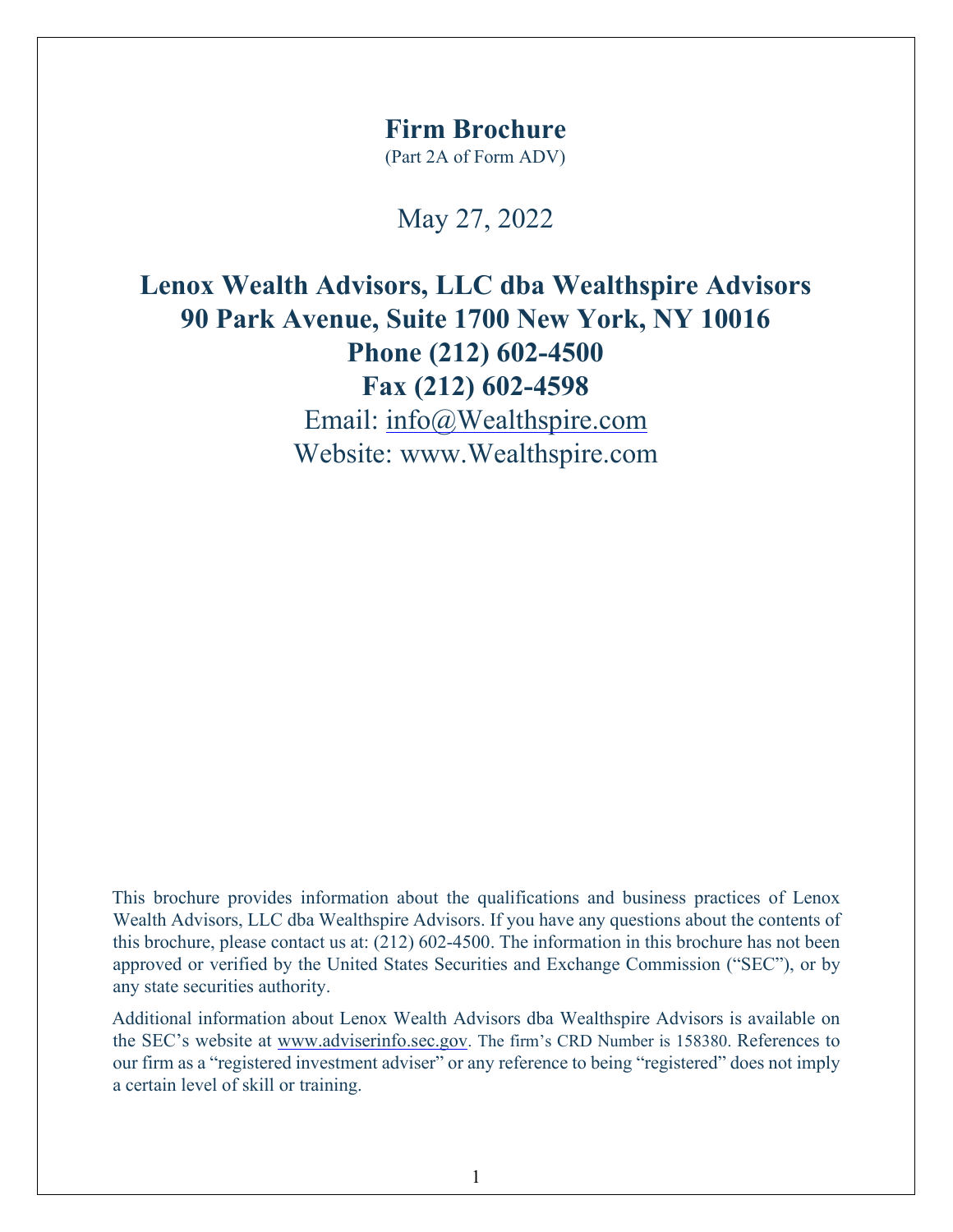# **Item 2 - Material Changes**

<span id="page-1-0"></span>This publication of the Form ADV Part 2A contains highlights of the changes that have been made to this brochure since the last amendment on January 25, 2022. Some of these items may be deemed material changes from our last filing:

■ Updated executive leadership roster.

We strongly encourage each client to review the entire updated brochure.

You may request a complete copy of our current Form ADV, Part 2A Brochure at any time by contacting us at (212) 602-4500 or  $\frac{info(\hat{Q})$ wealthspire.com. Our Brochure is also available on our website at [www.wealthspire.com.](http://www.wealthspire.com/)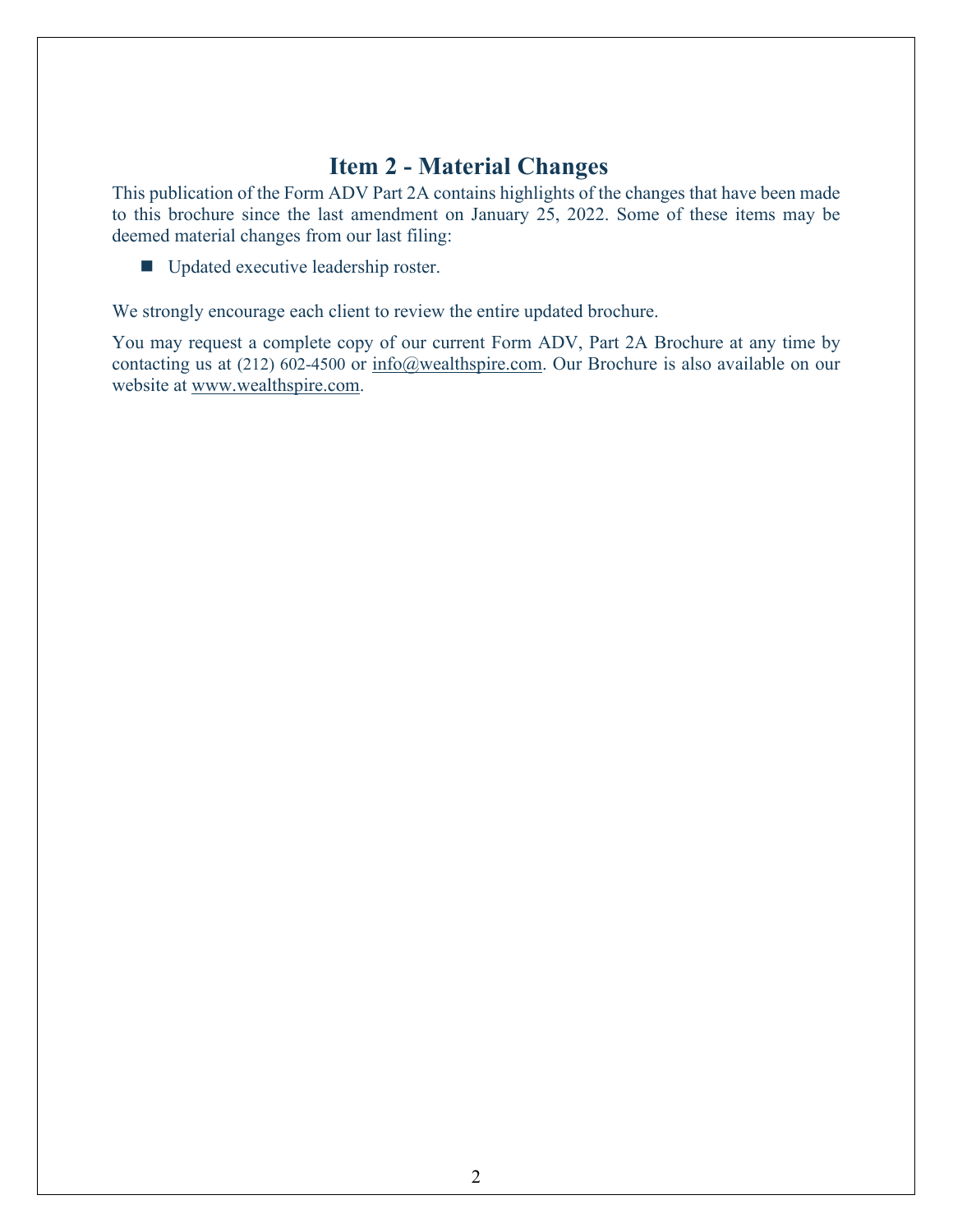# <span id="page-2-0"></span>**Item 3 - Table of Contents**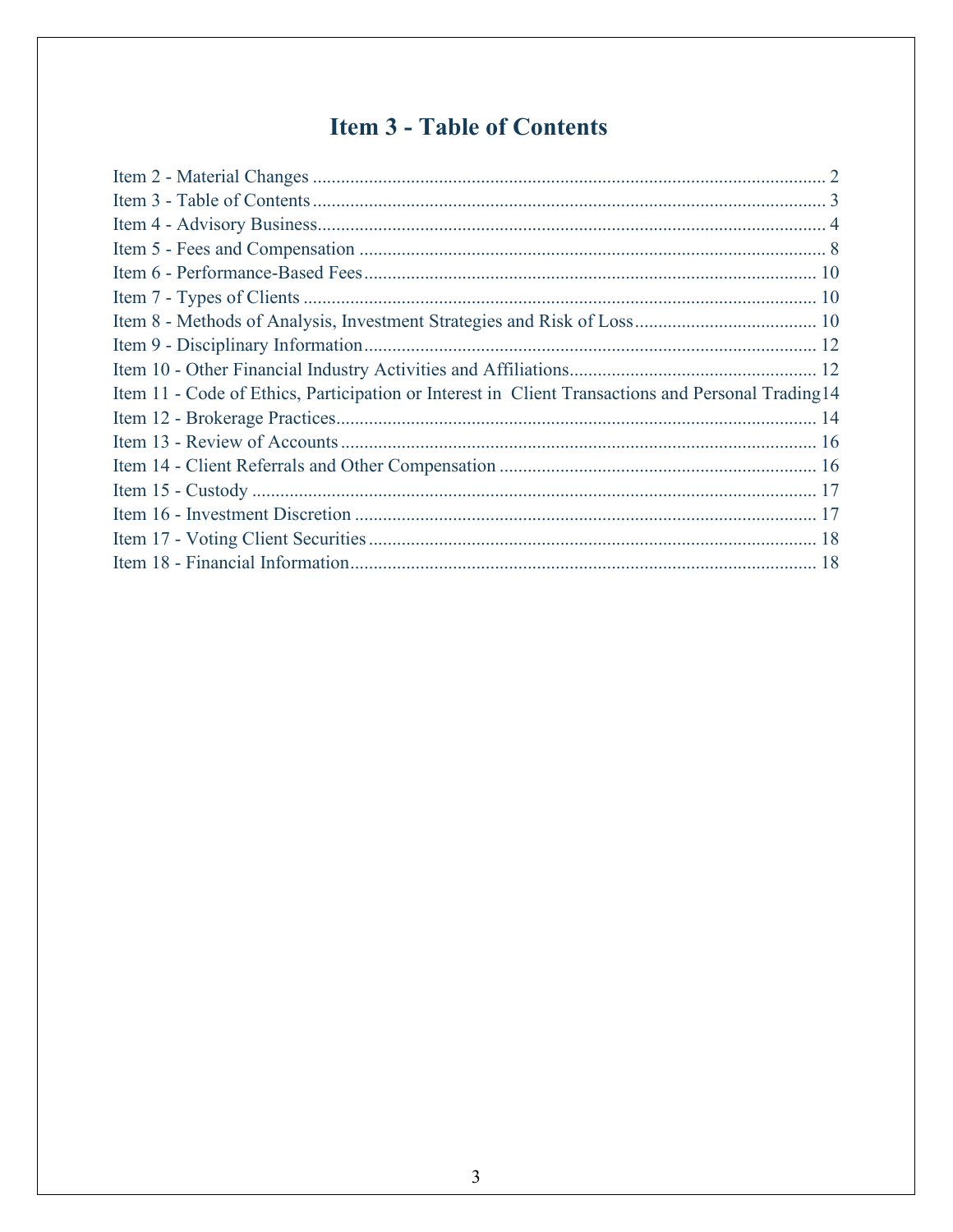## **Item 4 - Advisory Business**

<span id="page-3-0"></span>Lenox Wealth Advisors, LLC dba Wealthspire Advisors ("Wealthspire") offers investment and financial planning advice to individuals, families, trusts, not-for-profit organizations, and corporate/entity clients. Our mission is to help our clients create a financially secure and fulfilling future. Wealthspire acts as a fiduciary for its clients, offering objective and unbiased wealth management services to clients.

Wealthspire was formed as Lenox Wealth Advisors, a corporation formed in the State of New York on March 10, 2011 and converted to a New York limited liability company in or around December 2017. Our company is a subsidiary of NFP Corp. ("NFP").

Wealthspire Advisors is the common brand and trade name used by Wealthspire Advisors LLC and Lenox Wealth Advisors, LLC, separate registered investment advisers and subsidiary companies of NFP Corp. Lenox Wealth Advisors, LLC intends to maintain a separate client brochure until such time as the operations of Wealthspire Advisors LLC and the Registrant are sufficiently integrated to merit a combined client brochure.

Richard Van Benschoten and Gregory Reynholds are providing executive leadership for Lenox Wealth Advisors, LLC dba Wealthspire Advisors.

We provide investment advice to clients primarily through wealth management services and financial planning and consulting services, described below. We also provide retirement services and referral recommendations (as described further under Item 14).

- 1. Wealth Management Services:
	- a. Custom Services. Wealthspire will develop a personalized asset allocation program and custom-tailored portfolio designed to meet a client's investment objectives. The recommended portfolio will generally include investments such as mutual fund shares, exchange-traded funds, stocks, bonds, direct participation programs or a combination of these products. These wealth management services are typically provided on a discretionary basis, which allows Wealthspire to determine the timing and amount of securities purchased or sold in a client account. Under these services, a client may impose reasonable restrictions relative to investing in certain securities or types of securities, which will be set forth in their applicable investment policy statement or other written documentation. Fees for custom wealth management services are typically charged based upon an annual percentage of assets under management, as described further below under "Fees and Compensation."
	- b. Prosperity Portfolio Program Services: Wealthspire offers discretionary wealth management services to clients through its Prosperity Portfolio Program. Under this program, clients can choose among a variety of Prosperity Portfolios, each of which offers an allocation of equities, fixed income, and alternative investments constructed to meet a specific risk tolerance. Under this program, a client's ability to place limitations and restrictions on investing in certain securities or types of securities may be limited. An investment with Prosperity Portfolio requires a smaller minimum than that which Wealthspire generally requires for its custom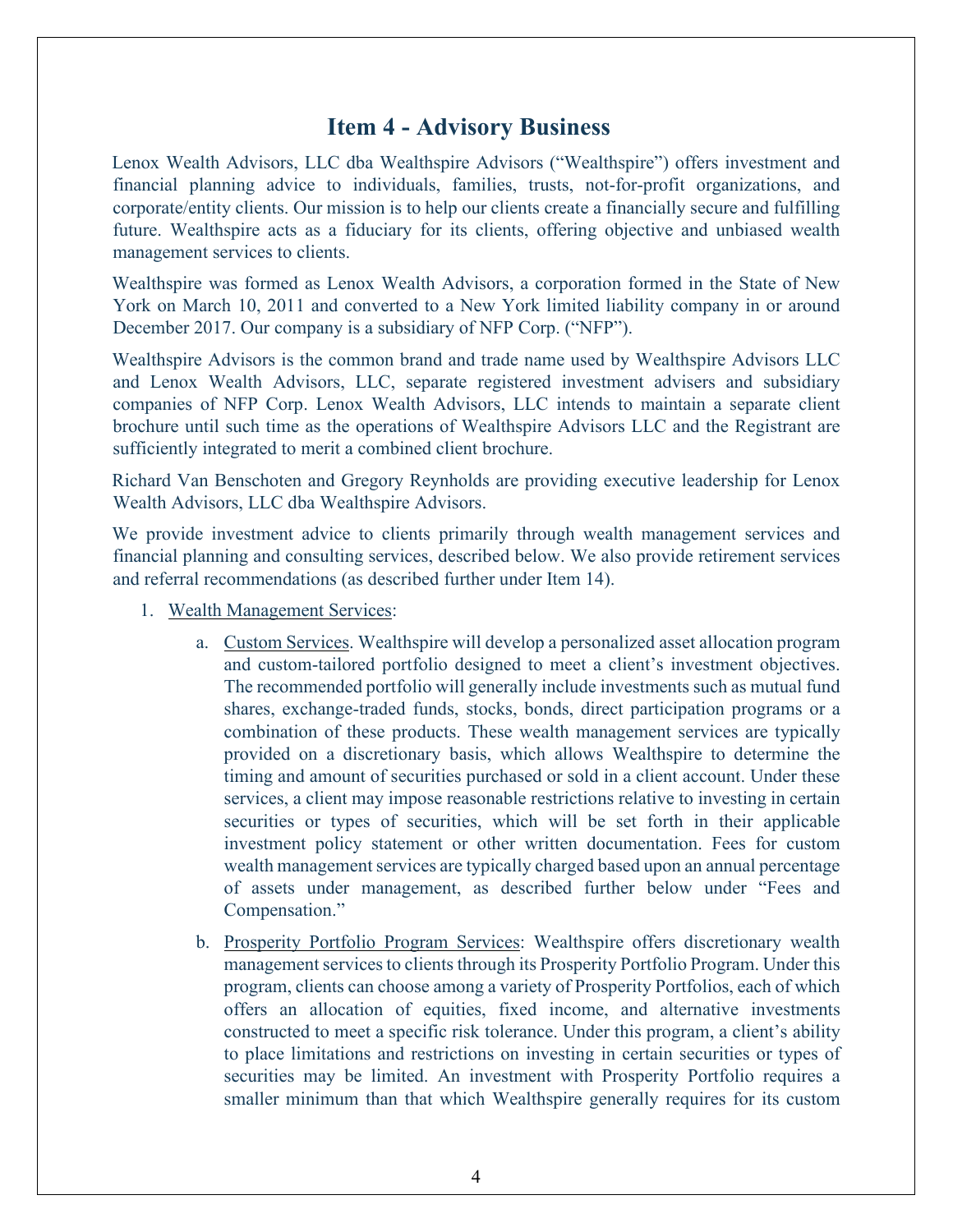wealth management services. Fees are charged based upon an annual percentage of assets under management, as described below under "Fees and Compensation."

Wealthspire can also provide wealth management services on a non-discretionary basis. Clients that determine to engage Wealthspire on a non-discretionary investment advisory basis must be willing to accept that Wealthspire cannot effect any account transactions without obtaining prior verbal or written consent to any such transaction(s) from the client. Thus, in the event of a market correction during which the client is unavailable, Wealthspire will be unable to effect any account transactions (as it would for its discretionary clients) without first obtaining the client's consent.

#### 2. Financial Planning and Consulting Services:

We provide financial planning and/or consulting on a stand-alone basis or in conjunction with the wealth management services above. These services include advice on investment and non-investment related matters, such as estate planning and insurance planning. If you engage us for these services, you will enter into an agreement setting forth the terms and conditions of our arrangement and you will receive a written report and/or detailed financial plan. We consider some or all of the following things when creating your financial plan:

- *Personal:* Your family records, budget, personal liability and information on your estate and financial goals.
- *Tax & Cash Flow*: Your income tax, spending and planning for past, current and future years. We illustrate the impact of various investments on your current income tax and future tax liability.
- *Death & Disability*: Your cash needs at death, the income needs of surviving dependents as well as estate planning and disability income analysis.
- *Retirement*: An analysis of current strategies and investment plans to help you achieve your retirement goals.
- *Investments*: Investment alternatives and their effect on your portfolio.

We use software developed by a third-party (such as eMoney Advisor, Inc.), to help provide our financial planning and consulting services. Such software provides access to features along with state of the art technology which we believe will provide benefits to you, such as:

- Access to planning tools;
- An on-line or printed fact finder (which is integral to the planning process);
- Account aggregation (to show you a consolidated picture all your holdings and accounts);
- An online vault to scan and store your important documents in a secure environment;
- Interactive tools;
- Online reports;
- Analysis tools; and
- Estate planning tools.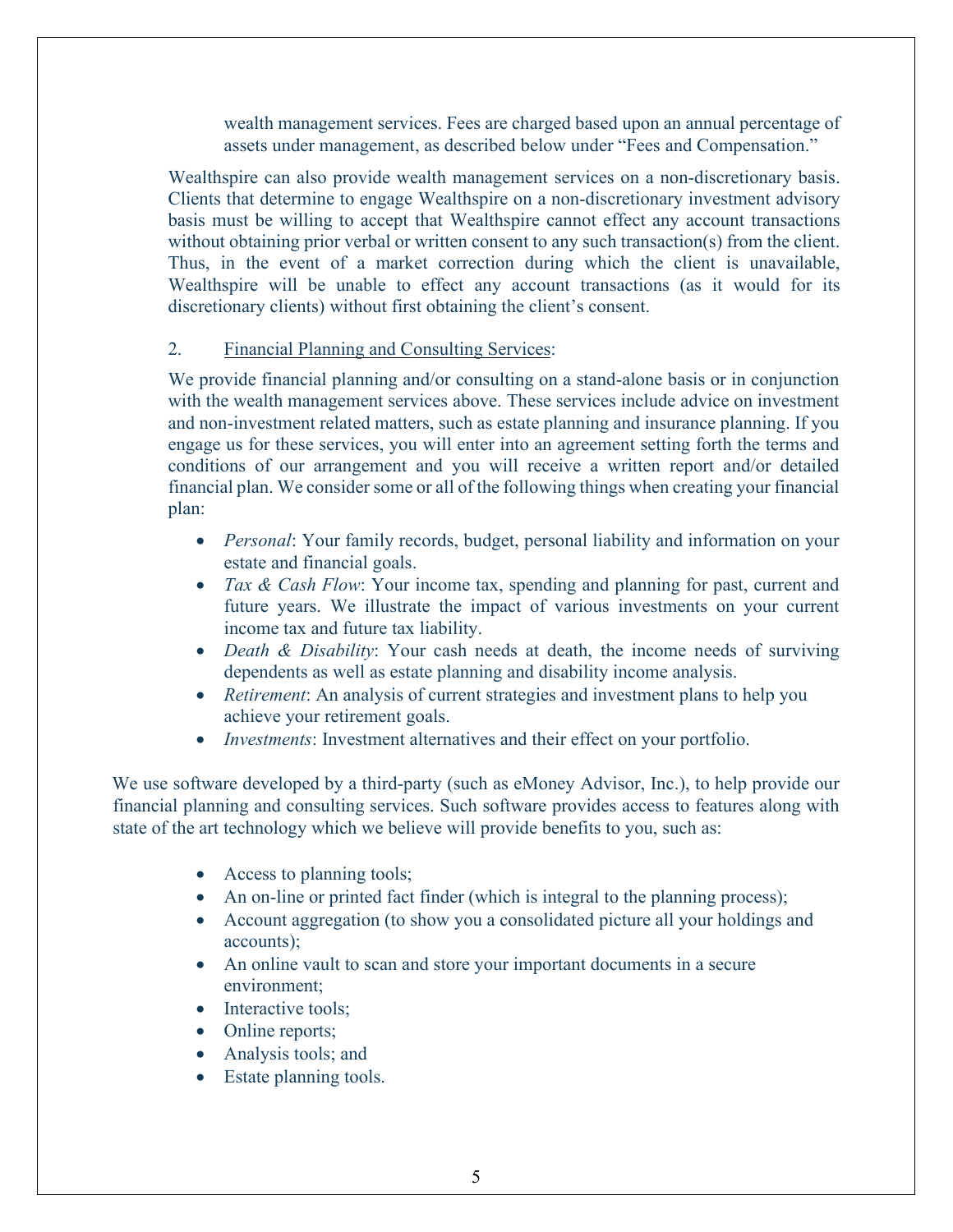We can also provide the administrative service of entering all your financial data into the applicable software system. We perform this administrative service, at no additional fee paid, for the first 12 months after you sign an agreement for financial planning and consulting services.. Thereafter, we may charge an additional fee for this administrative service. You are able to access this information at any time after we enter it into the system. The financial data we can enter into the system includes:

- Copies of security transactions for stocks, bonds and mutual funds;
- Your account statements from broker-dealers, mutual fund complexes and insurance companies; and
- Scanned documents such as insurance contracts, trusts, wills, estates, etc.

We may request that Clients allow us to prepare, on an annual basis, an update to your financial plan. Clients are responsible for promptly notifying us if there is ever any change in your financial situation or investment objectives since it may cause us to review, evaluate, or revise our previous recommendations and/or services.

Our financial planning and consulting services may include advice regarding private investment funds. You should be aware that private investment funds generally involve various additional risk factors, such as the potential to lose some or all of your investment, the inability to quickly convert the investment to cash and the lack of transparency regarding the funds and their underlying investment. Private investment funds also do not provide daily liquidity or pricing like other investments. Please review a fund's offering document for a complete discussion of the related risks. In the event we reference private investment funds you own on any supplemental account reports we prepare for you, the values for those private investment funds shall reflect either the initial purchase and/ or the most recent valuation provided by the funds sponsor. The current value of your private investment fund could be significantly more or less than your initial purchase price and/or a value as of a previous date. We also may provide advice regarding restricted stock options or other equity based compensation you may have received as an employee, officer or director of a public traded company. Our advice on these investments may include different financial options you can use to convert the options into shares, among others.

You are under no obligation to accept any of the recommendations from Wealthspire's financial planning or consulting services, and you retain discretion and responsibility for implementing the recommendations. Wealthspire does not provide execution services with respect to any recommended products from the financial planning and consulting services described above. However, a client can engage representatives of any registered broker-dealer to execute any such recommendations.

#### 3. Retirement Services

We also provide services to clients' retirement accounts, such as individual retirement accounts ("IRAs") and retirement plans ("Plans"). Our services to IRA clients include those described above under Wealth Management Services.

Our services to Plan clients includes Referral Services noted above and include other general services, such as vendor searches and benchmarking, plan design analysis, investment policy review and financial consulting.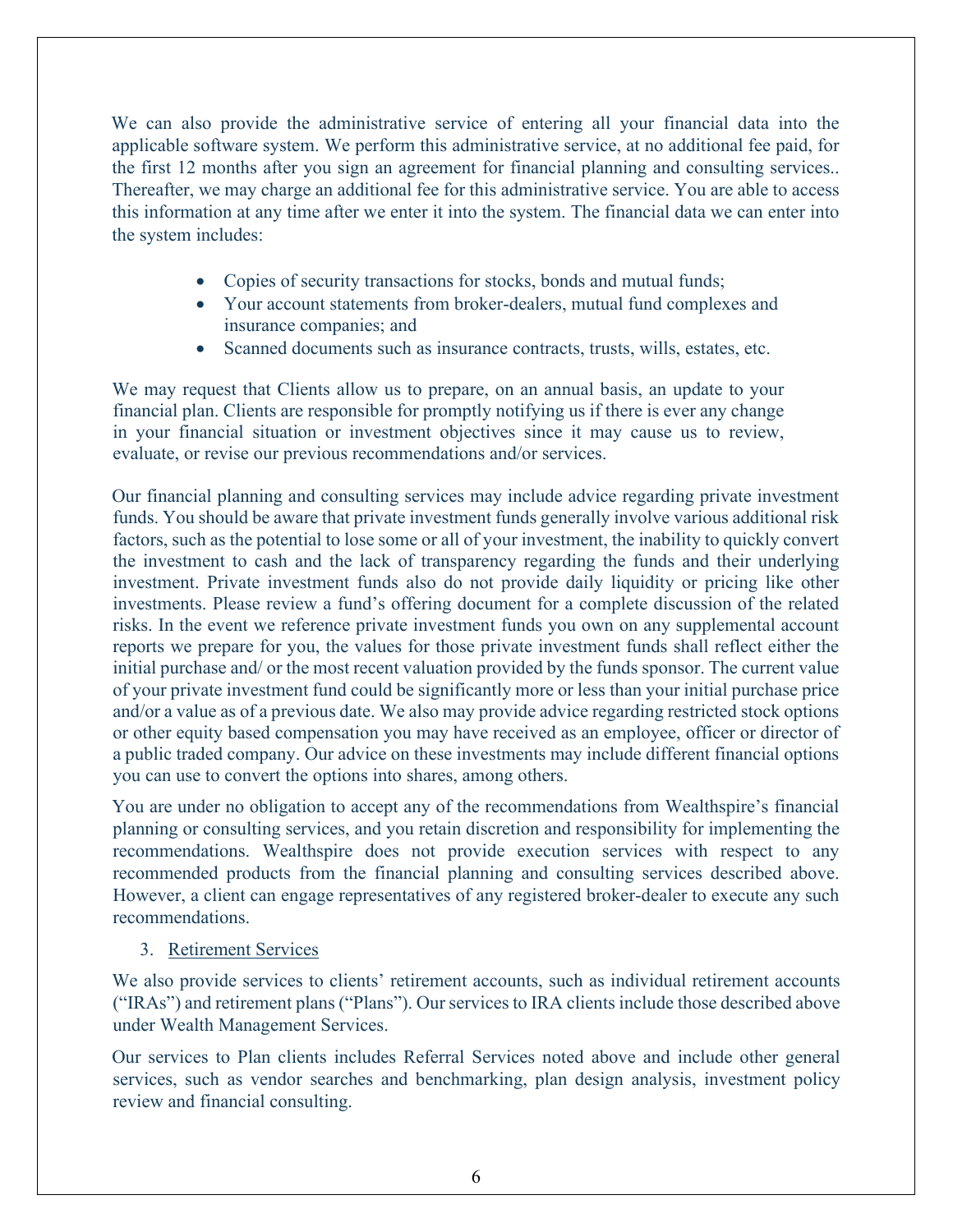Wealthspire acknowledges that in providing investment advice to IRA and Plan clients we act in a fiduciary capacity to the extent applicable under the Employee Retirement Income Security Act of 1974 (ERISA).

Additional Disclosure on IRAs. A client leaving an employer typically has four options (and may engage in a combination of these options): i) leave the money in the former employer's plan, if permitted, ii) roll over the assets to the new employer's plan, if one is available and rollovers are permitted, iii) rollover to an IRA, or iv) cash out the account value (which could, depending upon the client's age, result in adverse tax consequences). We may recommend an investor roll over plan assets to an IRA which we would manage. As a result, we generally earn an asset-based fee. In contrast, a recommendation that a client or prospective client leave plan assets with his or her old employer, or roll the assets to a plan sponsored by a new employer will generally result in no compensation to us (unless we are engaged to monitor and/or consult on the account while maintained at the existing plan). Therefore, we have an economic incentive to encourage an investor to roll plan assets into an IRA that we will manage, or encourage an investor to engage us to monitor and/or consult on the account maintained at the existing plan. There are various factors that we consider before recommending a rollover, including but not limited to: i) the investment options available in the plan versus the investment options available in an IRA, ii) fees and expenses in the plan versus the fees and expenses in an IRA, iii) the services and responsiveness of the plan's investment professionals versus ours, iv) strategies for the protection of assets from creditors and legal judgments, v) required minimum distributions and age considerations, and vi) employer stock tax consequences, if any. The following exception to the early withdrawal penalty applies only to distributions from a qualified retirement plan other than an IRA: Distributions made to you after you separate from service with your employer if the separation occurred in or after the year you reached age 55. No client is under any obligation to rollover plan assets to an IRA managed by us and/or consult on an account maintained in an existing plan. Please note that a recommendation to roll assets out of an employer-sponsored plan into an IRA will most likely result in more expenses and charges than if the assets were to remain in the plan. Please speak to your wealth advisor to address any questions you may have regarding your engagement and the corresponding conflict of interest presented by such engagement.

#### Other/Miscellaneous

Wealthspire only provides investment advisory and financial planning services as described in this brochure. Wealthspire does not provide legal or tax advice and Wealthspire does not act as a law, accounting or tax firm.

Although Wealthspire is affiliated with Lenox Advisors, a licensed insurance agency, Wealthspire is currently not an insurance agency and currently does not sell fixed or general account life insurance products or annuities, but it may become an insurance agency in the future to engage in such activities. At such time, some of our wealth advisors may be able to recommend clients purchase fixed or general account insurance products or annuities on a commission basis.

Prior to engaging Wealthspire, the client will be required to enter into one or more written agreements setting forth the terms, conditions, and objectives under which we shall render our services (the "Agreement"). Investment policy statements are created to reflect the strategy to be employed for each client as well as the client's risk tolerance and investment objectives. The fees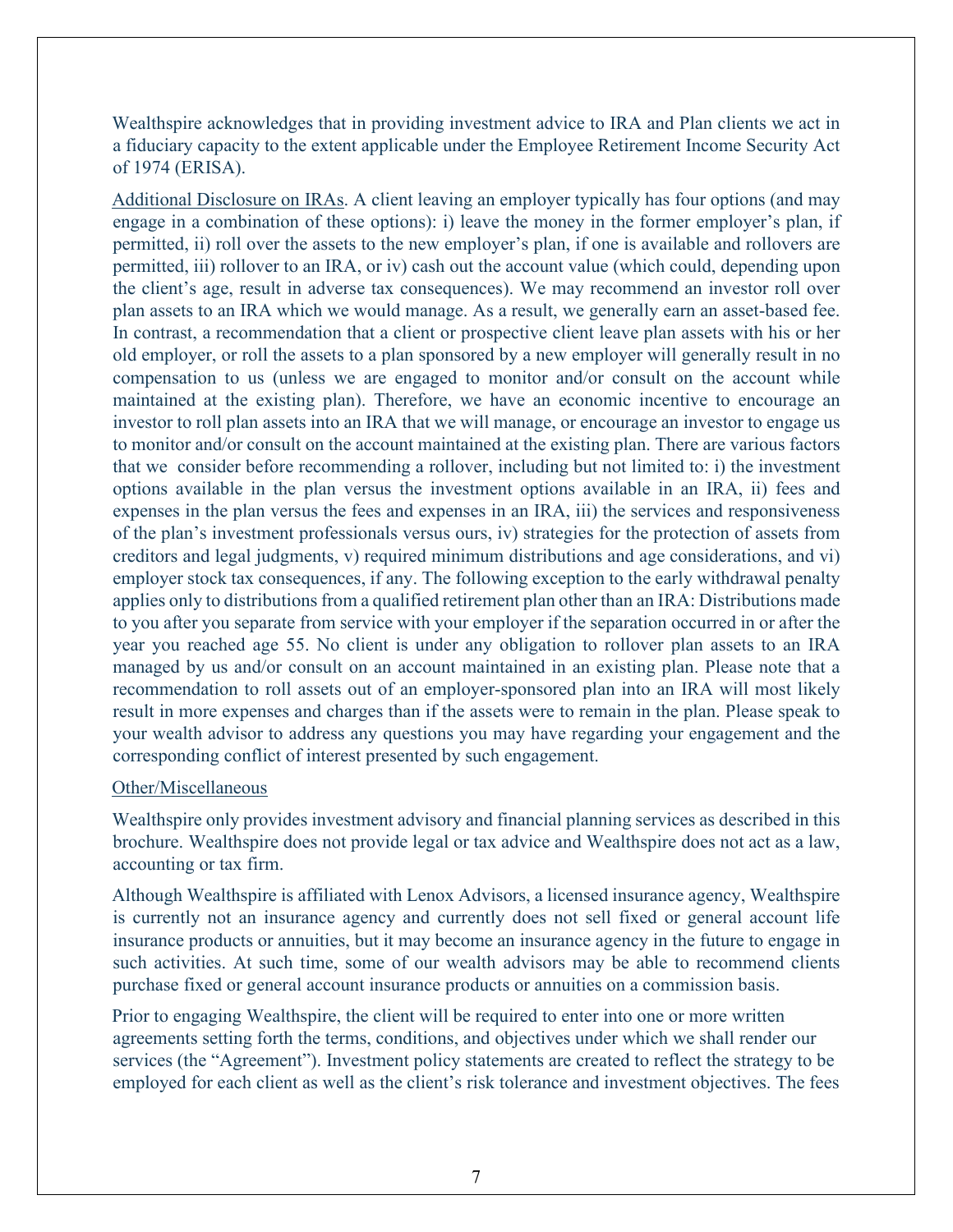Wealthspire charges for services are set forth in the Agreement. Both the client and Wealthspire can each terminate the Agreement by providing at least 30 days written notice to the other.

As of December 31, 2021, Wealthspire had assets under management of \$ \$2,133,922,133 all of which is managed, on a discretionary basis. Wealthspire does not currently manage any assets on a non-discretionary basis but may in the future.

### **Item 5 - Fees and Compensation**

<span id="page-7-0"></span>Wealthspire's fee for wealth management services shall be an asset-based fee calculated as a percentage of the market value of the assets managed and payable in quarterly installments at the beginning of each calendar quarter. Fees are based on the net market value of the client account on the last day of the prior quarter. The asset base for the initial quarter shall be calculated on a pro rata basis commencing on the day the assets are initially allocated to Wealthspire for wealth management services. After the initial quarter, the fee, which is compounded using an average daily balance, may be adjusted in the next billing cycle to account for deposits, withdrawals and asset allocation. In limited circumstances, Wealthspire may bill client accounts in arrears or on a flat fee basis also paid on a quarterly frequency.

#### Wealth Management Services

For custom services, the fee schedule is typically as follows:

1.25% on the first \$500,000 1.00% on the next \$501,000 -\$1,000,000 0.90% on the next \$1,000,001 - \$3,000,000 0.80% on the next \$3,000,001 - \$5,000,000 0.70% on the next \$5,000,001 - \$10,000,000 0.60% on assets in excess of \$10,000,000

The minimum account size is \$1,000,000 although this requirement may be waived from time to time in Wealthspire's discretion. While it is not Wealthspire's general policy, Wealthspire may negotiate fees on a client account different than those shown above, or on a "flat fee" basis, based upon certain criteria such as, but not limited to, the size or complexity of a relationship, portfolio composition, type of assets, anticipated future additional assets, dollar amounts of assets to be managed or related accounts. Therefore, client relationships exist where the fees are higher or lower than the fees described in the schedule above.

#### Prosperity Program Services

For these services, the fee schedule is as follows:

1.25% on assets up to \$1,000,000

The minimum account size is \$100,000 although this requirement can be waived from time to time at Wealthspire's discretion. This fee also can be different from above based on the referral/solicitor arrangement discussed later in this brochure. Prosperity Program accounts larger than \$1,000,000 will have pricing applied as set forth in the custom wealth management services above.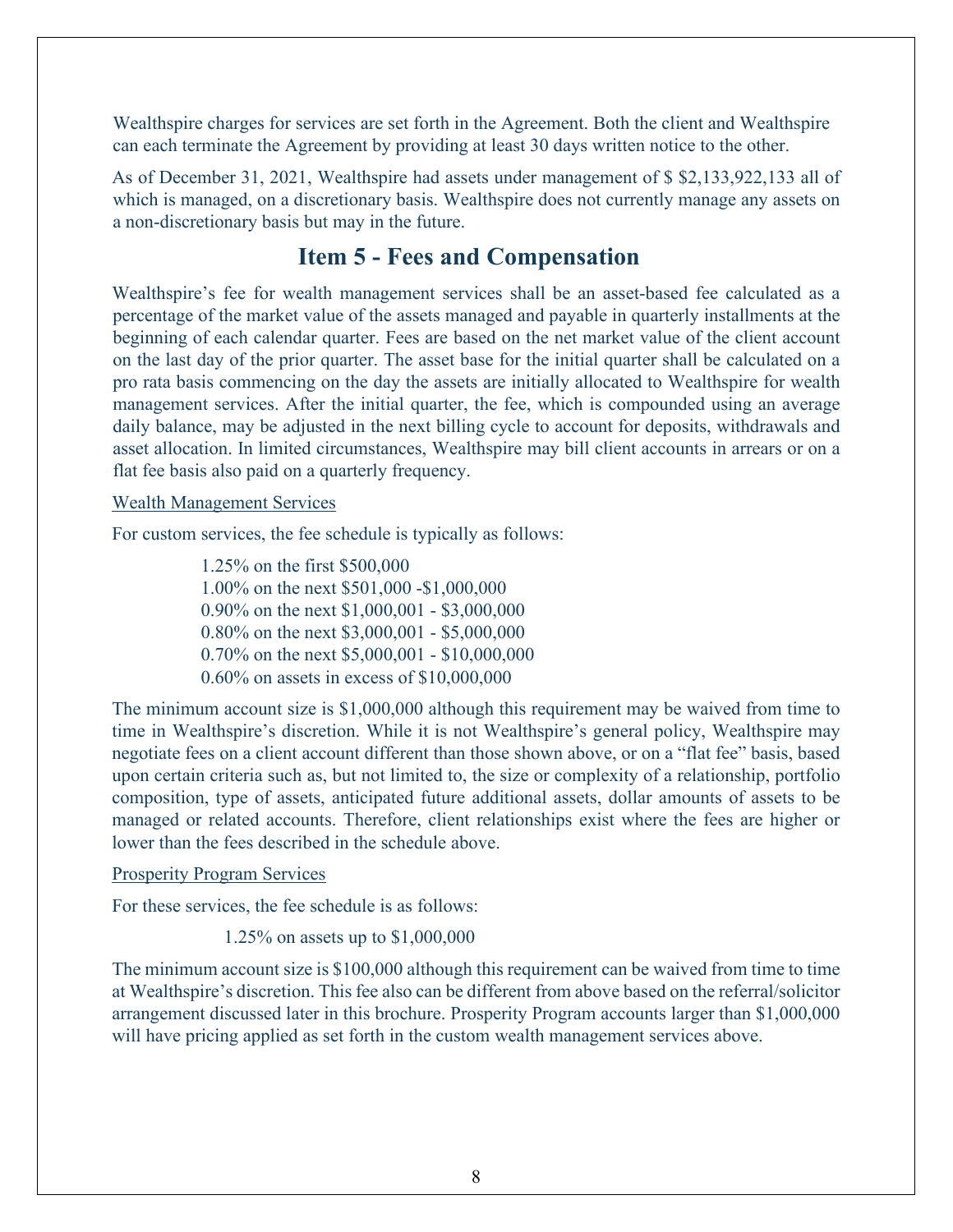#### Financial Planning and Consulting Services

We generally charge fees for our financial planning and consulting services on a fixed-fee basis, depending on the nature and complexity of your circumstances. In assessing an appropriate fee level for each client, Lenox considers each client's net worth, current estate planning status, income, marital and family status, citizenship, types of current investments and insurance, other professional service providers, and business and personal activities. We typically require a minimum new worth of \$1,000,000 for our financial planning consulting services. Each client's agreement will include the specific fee agreed upon for that client. Fees for financial planning and consulting services are negotiable, and can be included within the fees charged for our other services. We will provide you a quote at the beginning of our arrangement and memorialize the terms of our arrangement in an Agreement you sign with us. Fees are negotiable and your fees can change based upon the complexity of your financial situation and anticipated needs, among other factors. We anticipate that the fee for an annual update will not exceed your fees for the initial plan although this may not always be the case.

### Payment Terms and Additional Costs

A client can terminate their Agreement by providing Wealthspire at least 30 days' advance written notice to establish a termination date. The portfolio value at the end of the prior quarter would be the basis for the final fee computation, adjusted for the number of days during the billing quarter prior to termination. Any unearned fees paid in advance will be promptly refunded.

Investment management fees are billed quarterly, in advance. Therefore, fees become due at the beginning of each three-month billing period. Clients will authorize Wealthspire to debit fees directly from a designated client account. Only in the limited circumstance where the wealth management fee cannot be paid directly from a client's account, such will be invoiced. In such cases, invoices are due and payable in full upon receipt.

Clients will enter into separate custodial/clearing agreements with the applicable custodian for their account. Custodians can charge separate custody fees and transaction fees on purchases or sales of securities, mutual funds and exchange-traded funds recommended by Wealthspire. Such fees are charged by the custodian, paid at the time of the transaction and represent an additional expense to clients. Occasionally, for best execution purposes or other business reasons, Wealthspire may choose a broker different from the client's custodian, and that broker may charge commission to execute the trade, which will be borne by the client. Wealthspire is committed to achieving best execution and to minimizing trading and related costs. Please refer to the "Brokerage Practices" section of this brochure for more information on Wealthspire's selection and review of brokers.

Clients can bear additional costs and expenses in addition to the Wealthspire wealth management fees described above. For example, if a client's portfolio is managed by a third-party advisor, that advisor may charge a separate management fee for their services. Some investments in a client account such as mutual funds, separate accounts, limited partnerships, and other vehicles are subject to management fees charged by the managers/sponsors of such investments. With respect to mutual funds, such fees are generally referred to as expense ratios. For example, an expense ratio of 0.50 means that a mutual fund company charges for its services at a rate of 0.5% on an annual basis. These fees are in addition to the wealth management fees clients pay to Wealthspire.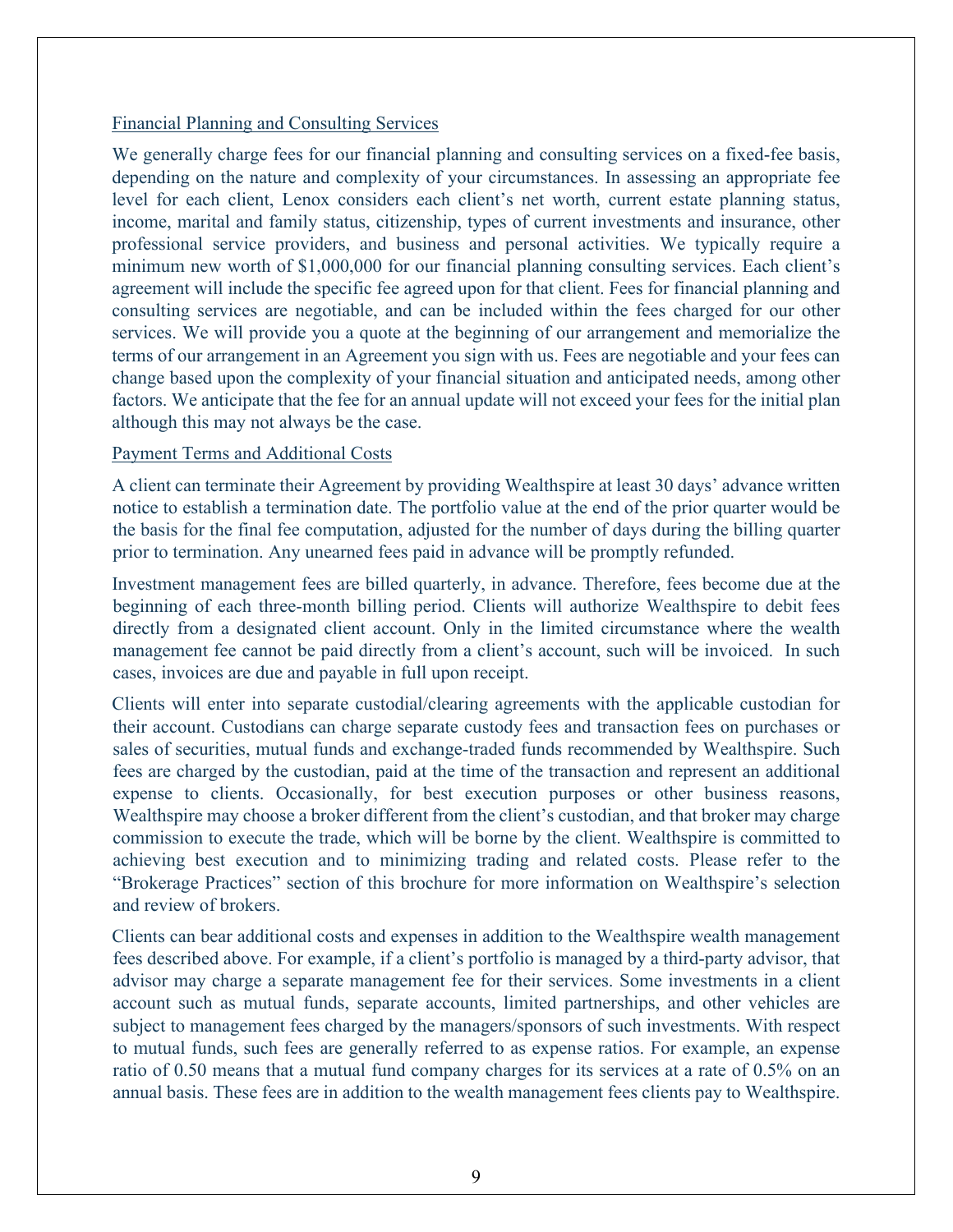Other charges can include, but are not limited to, brokerage commissions, transaction fees, charges imposed directly by a mutual fund, index fund, or exchange traded fund, certain deferred sales charges, odd-lot differentials, transfer taxes, wire transfer and electronic fund fees, and other fees and taxes on brokerage accounts and securities transactions.

Wealthspire can pay a referral fee to solicitors as described under the section titled "Client Referrals and Other Compensation." This fee is included in the wealth management fee noted above. Clients referred to Wealthspire through solicitors do not pay higher fees. Rather, the referral fee is deducted from Wealthspire's wealth management fee.

### <span id="page-9-0"></span>**Item 6 - Performance-Based Fees and Side-By-Side Management**

<span id="page-9-1"></span>Wealthspire does not charge "incentive based" or "performance-based" fees.

### **Item 7 - Types of Clients**

Wealthspire generally offers investment advice to individuals, families, trusts, not-for-profit organizations, and business entities. Client relationships vary in scope, size and length of service.

The minimum account sizes with respect to Custom Services and Prosperity Program Services are described under Item 5 above.

## <span id="page-9-2"></span>**Item 8 - Methods of Analysis, Investment Strategies and Risk of Loss**

Wealthspire utilizes strategic and tactical asset allocation strategies. Our core philosophy is that asset allocation can be the primary driver of long-term returns. We look for investment opportunities that best meet our clients' needs, wherever they may exist around the globe and/or across asset classes. Wealthspire also embraces an open architecture approach so that it can utilize its due diligence and manager research to choose from a broad selection of investment managers. We perform both quantitative and qualitative research to select managers. This manager universe is primarily comprised of index funds, mutual funds, exchange-traded funds, although where appropriate, this universe can include separate accounts, limited partnerships and individual securities. We combine our diversified allocation approach with an active management of risk and a commitment to a low-cost investment model when constructing a client's portfolio. The wealth management team's approach combines top-down and bottom-up analysis and also incorporates both quantitative and qualitative inputs to emphasize long-term strategic and short-term tactical exposures throughout all parts of the portfolio.

The process begins by monitoring economic and corporate results, globally and domestically, to assess their possible influence on equity and bond markets. This review and analysis of macroeconomic and market trends is the basis of our research approach. We then implement our analysis by employing both active and passive investments matching the proper vehicles to a client's stated objectives.

Wealthspire manages multiple investment strategies across the risk-reward spectrum, spanning from pure capital preservation to pure growth. Wealthspire determines a client's investment strategy to help meet their goals based upon the information provided by a client and the client's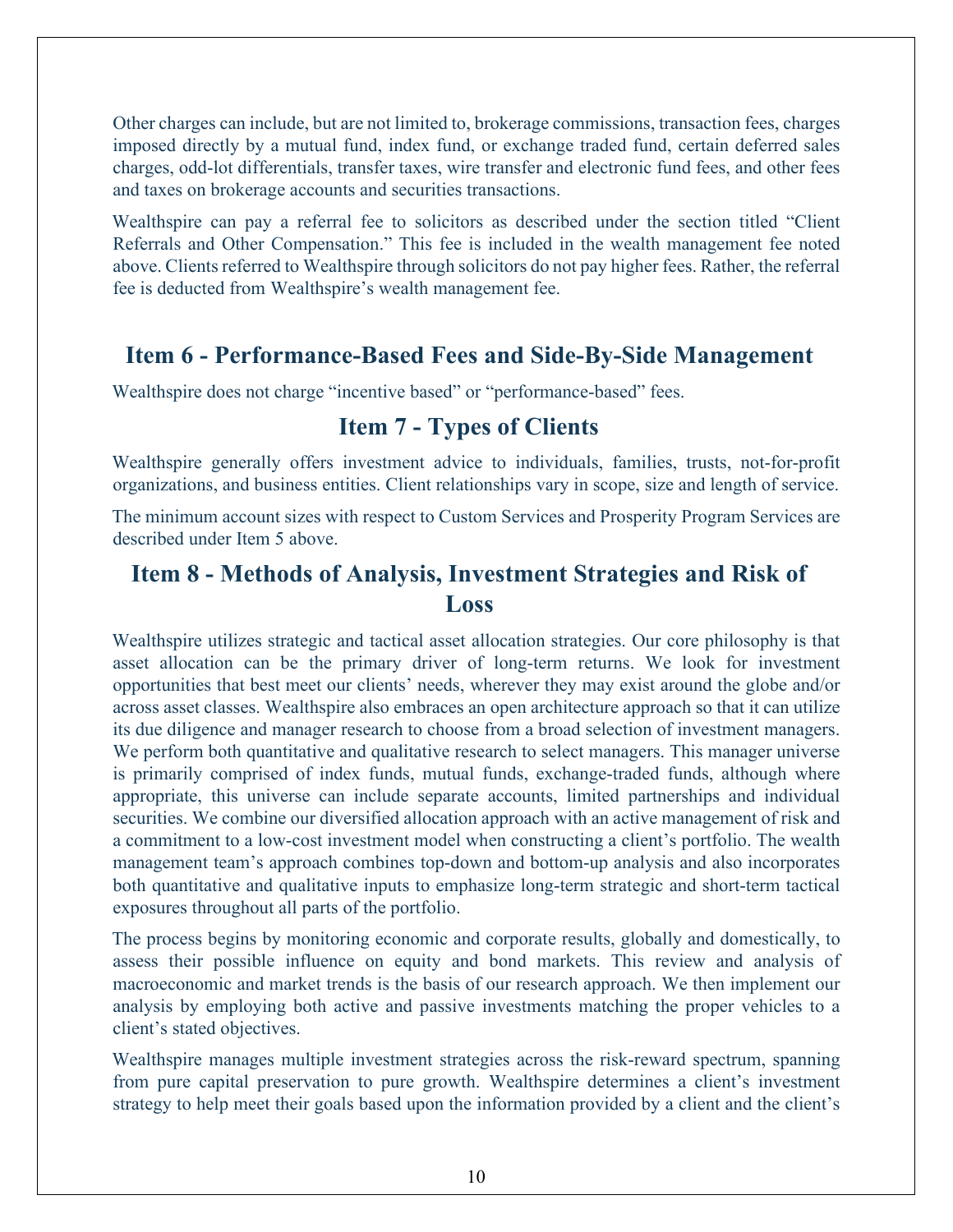advisors, a review of their risk tolerance, time horizon and cash flow needs. This strategic allocation is then actively managed for risk tactically through broad exposures (beta) as well as exposure to specific underlying holdings (alpha). Wealthspire determines tactical ranges, often through its Investment Committee, and communicates such determinations to each client, per their client's customization wishes.

Where Wealthspire provides wealth management services, Wealthspire may allocate (and/or recommend that the client allocate) a portion of a client's investment assets among unaffiliated independent investment managers in accordance with the client's designated investment objective(s). In such situations, the independent manager(s) shall have day-to-day responsibility for the active discretionary management of the allocated assets. Wealthspire shall continue to render investment advisory services to the client relative to the ongoing monitoring and review of account performance, asset allocation and client investment objectives. Factors which Wealthspire shall consider in recommending independent manager(s) include the client's investment objective(s) and the management style, performance, reputation, financial strength, reporting, pricing, and research of the various investment managers. The goal of each investment strategy is to generate risk-adjusted returns consistent with each client's investment objective.

Investing in securities involves risk of loss that clients should be prepared to bear. The material investment risks that a client can encounter include the following:

- 1. Interest-rate Risk: Fluctuations in interest rates may cause investment prices to fluctuate. For example, when interest rates rise, yields on existing bonds become less attractive, causing their market values to decline.
- 2. Market Risk: The price of a security, bond or mutual fund may drop in reaction to tangible and intangible events and conditions. This type of risk is caused by external factors independent of a security's particular underlying circumstances. For example, political, economic and social conditions may trigger market events.
- 3. Inflation Risk: When any type of inflation is present, a dollar today will not buy as much as a dollar next year, because purchasing power is eroding at the rate of inflation.
- 4. Currency Risk: Overseas investments are subject to fluctuations in the value of the dollar against the currency of the investment's originating country. This is also referred to as exchange rate risk.
- 5. Reinvestment Risk: This is the risk that future proceeds from investments may have to be reinvested at a potentially lower rate of return (i.e., interest rate). This primarily relates to fixed income securities.
- 6. Business Risk: These risks are associated with a particular industry or a particular company within an industry. For example, oil-drilling companies depend on finding oil and then refining it, a lengthy process, before they can generate a profit. They carry a higher risk of profitability than an electric company, which generates its income from a steady stream of customers who buy electricity no matter what the economic environment is like.
- 7. Liquidity Risk: Liquidity is the ability to readily convert an investment into cash. Generally, assets are more liquid if many traders are interested in a standardized product. For example, Treasury Bills are highly liquid, while real estate properties are not.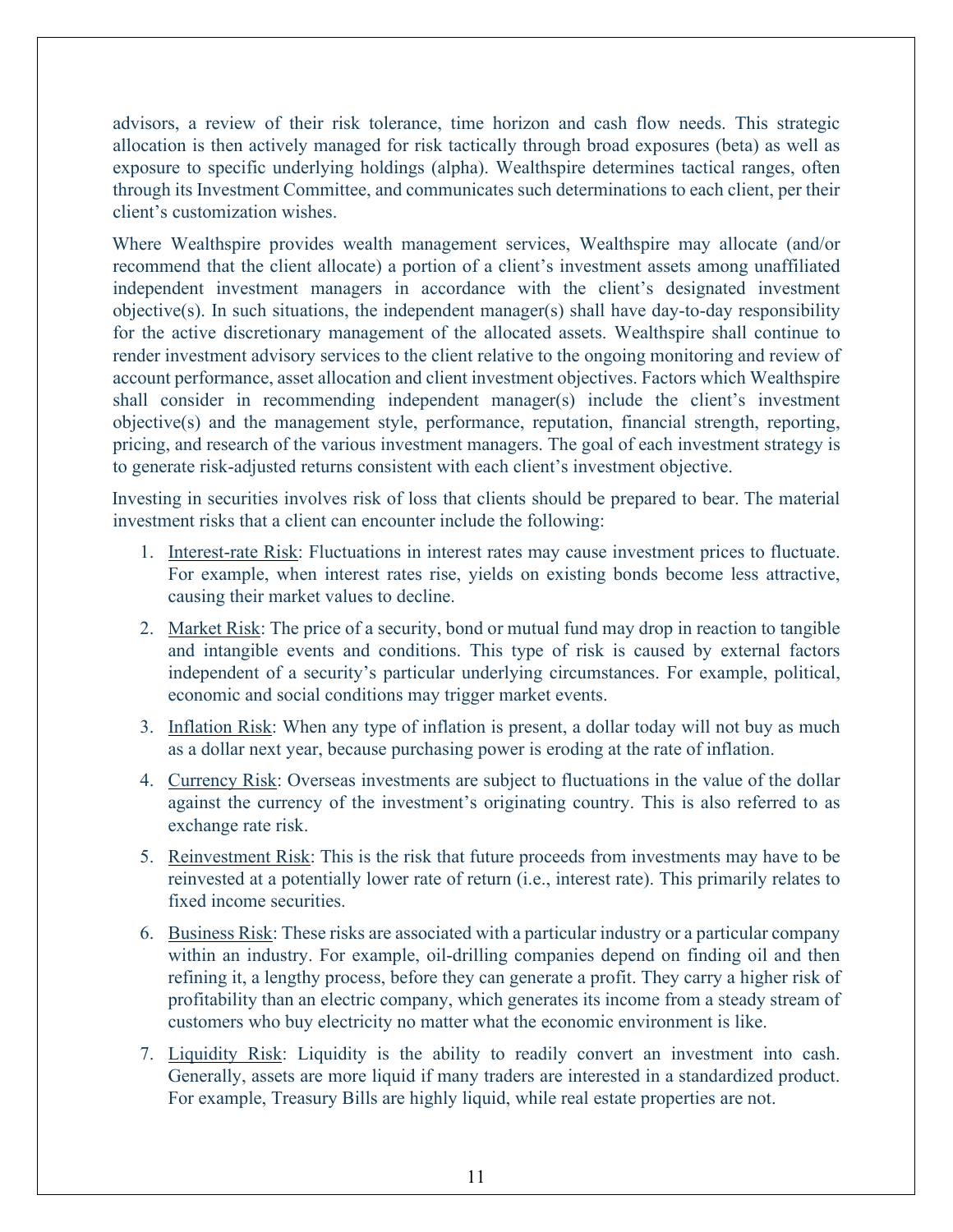8. Financial Risk: Excessive borrowing to finance a business' operations increases the risk of profitability, because the company must meet the terms of its obligations in good times and bad. During periods of financial stress, the inability to meet loan obligations may result in bankruptcy and/or a declining market value.

# **Item 9 - Disciplinary Information**

<span id="page-11-0"></span>Neither Wealthspire nor its employees have been the subject of any disciplinary actions.

## <span id="page-11-1"></span>**Item 10 - Other Financial Industry Activities and Affiliations**

Wealthspire Advisors is the common brand and trade name used by Wealthspire Advisors LLC and Lenox Wealth Advisors, LLC, separate registered investment advisers and subsidiary companies of NFP Corp. Lenox Wealth Advisors, LLC intends to maintain a separate client brochure until such time as the operations of Wealthspire Advisors LLC and the Registrant are sufficiently integrated to merit a combined client brochure.

Wealthspire's wealth management services are available on an investment platform sponsored by MML Investor Services, LLC ("MML"), a member of the MassMutual Financial Group and a registered broker-dealer and SEC registered investment adviser. Wealthspire is one of several investment adviser options available on the MML platform. Wealthspire has entered into a solicitation arrangement with MML whereby it compensates MML for referring clients to Wealthspire. Certain registered representatives and/or investment adviser representatives of MML, who are associated with Lenox Advisors ("Relationship Managers"), are authorized to refer clients to Wealthspire and receive a portion of the compensation paid to MML under the solicitation arrangement in their capacity as an MML agent. In addition, certain members of Lenox Management and/or Lenox Advisors receive a portion of the compensation paid to MML and attributable to Relationship Managers from MML.

### Lenox Advisors, Inc.

Lenox Advisors, a licensed insurance agency, is also a subsidiary of NFP Corp. Securities and investment advisory services are offered through qualified registered representatives of MML Investors Services, LLC and NFP Corp. Personnel of Wealthspire are compensated based, in part, upon the total revenue generated by Wealthspire and Lenox Advisors.

Wealthspire and Lenox Advisors have the following relationships and arrangements:

• Wealthspire and Lenox Advisors maintain separate and distinct office space, however Wealthspire utilizes certain resources and administrative personnel of Lenox Advisors. Wealthspire has entered into an agreement with Lenox Advisors to document utilization of personnel and resources of Lenox Advisors and allocation of related costs and expenses.

Wealthspire and Lenox Advisors also have arrangements whereby employees and independent contractors of Lenox Advisors make referrals to Wealthspire in their capacity as MML agents as follows:

• Lenox Advisors has employees and independent contractors who are also investment adviser representatives of Lenox Advisors and can render advice regarding asset allocation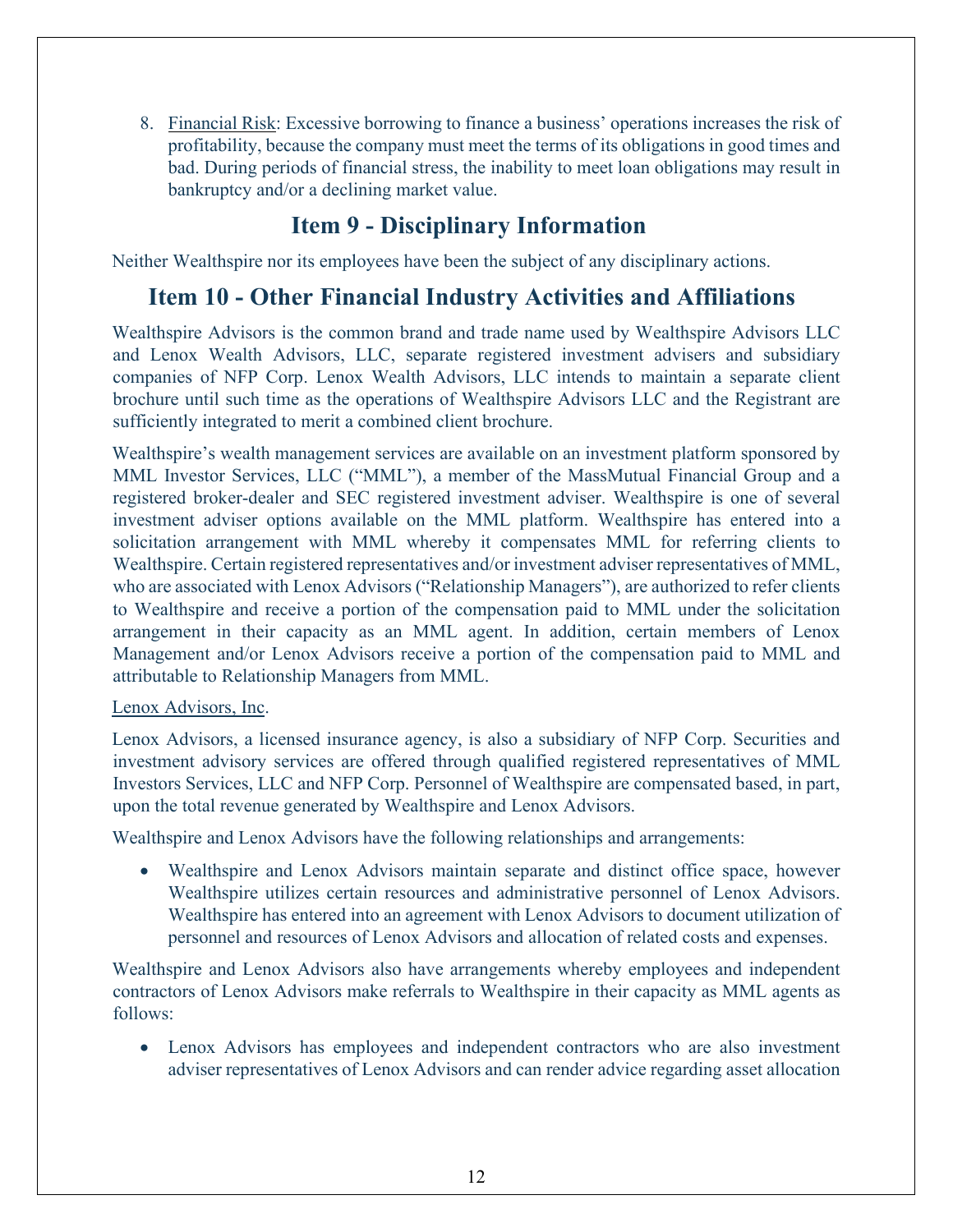and the selection of third-party wealth management programs, such as Wealthspire. Such persons are registered representatives and/or investment adviser representatives of MML.

• Lenox Advisors is a licensed insurance agency. In addition, certain independent contractors of Lenox Advisors, in their individual capacities, are licensed insurance agents. Certain of these individuals are also registered representatives and/or investment adviser representatives of MML. Wealthspire anticipates that it will receive referrals from the insurance agents engaged by Lenox Advisors in their capacity of MML representatives.

A potential conflict of interest exists between Wealthspire and Lenox Advisors as follows:

- Relationship Managers can receive a portion of the referral fee paid by Wealthspire to MML, and a conflict of interest exists because the Relationship Manager could receive additional compensation based upon referrals to Wealthspire.
- Compensation paid to Lenox Management based, in part, on the revenue generated by Wealthspire and Lenox Advisors. Certain members of Lenox Management and/or Lenox Advisors receive a portion of the compensation paid to MML and attributable to Relationship Managers from MML and thus have an incentive for Relationship Managers to receive compensation from MML related to Wealthspire. The members of Lenox Management can influence the management decisions of Lenox Advisors and Wealthspire, including decisions with respect to employee compensation, hiring, firing, and promotions and thus a conflict of interest could exist because a Relationship Manager could recommend Wealthspire based on the potential to increase the compensation paid to managers of the firm (i.e., the members of the Lenox Management).
- The wealth management fees charged by Wealthspire are directly related to the amount of assets that it manages. Compensation paid to employees of Lenox Advisors and Wealthspire, such as base salaries and bonuses, can be based on the overall profitability of Wealthspire and Lenox Advisors. Consequently, employees and independent contractors of Lenox Advisors can have an incentive to recommend the investment advisory services of Wealthspire rather than the services of another investment adviser on the MML platform.

Wealthspire has policies and procedures to ensure that it is acting in the best interests of its clients in providing wealth management services and that investment decisions and recommendations are not a product of a conflict of interest. The Chief Compliance Officer, Gregory K. Reynholds, remains available to address any questions that a client or prospective client can have regarding this conflict of interest. Wealthspire anticipates that many of its clients will continue to maintain a separate and continuing relationship with Lenox Advisors and/or MML relative to their investment, financial planning and/or insurance-related needs.

#### NFP Corp. ("NFP")

Wealthspire is owned by NFP which owns other registered investment advisers, broker-dealers, insurance agencies and other product and service providers ("NFP Affiliates"). To the extent Wealthspire recommends that you purchase or sell products and services from or through NFP Affiliates and these NFP Affiliates and our firm receive compensation as a result of such recommendations. A recommendation that you purchase or sell products or services by or through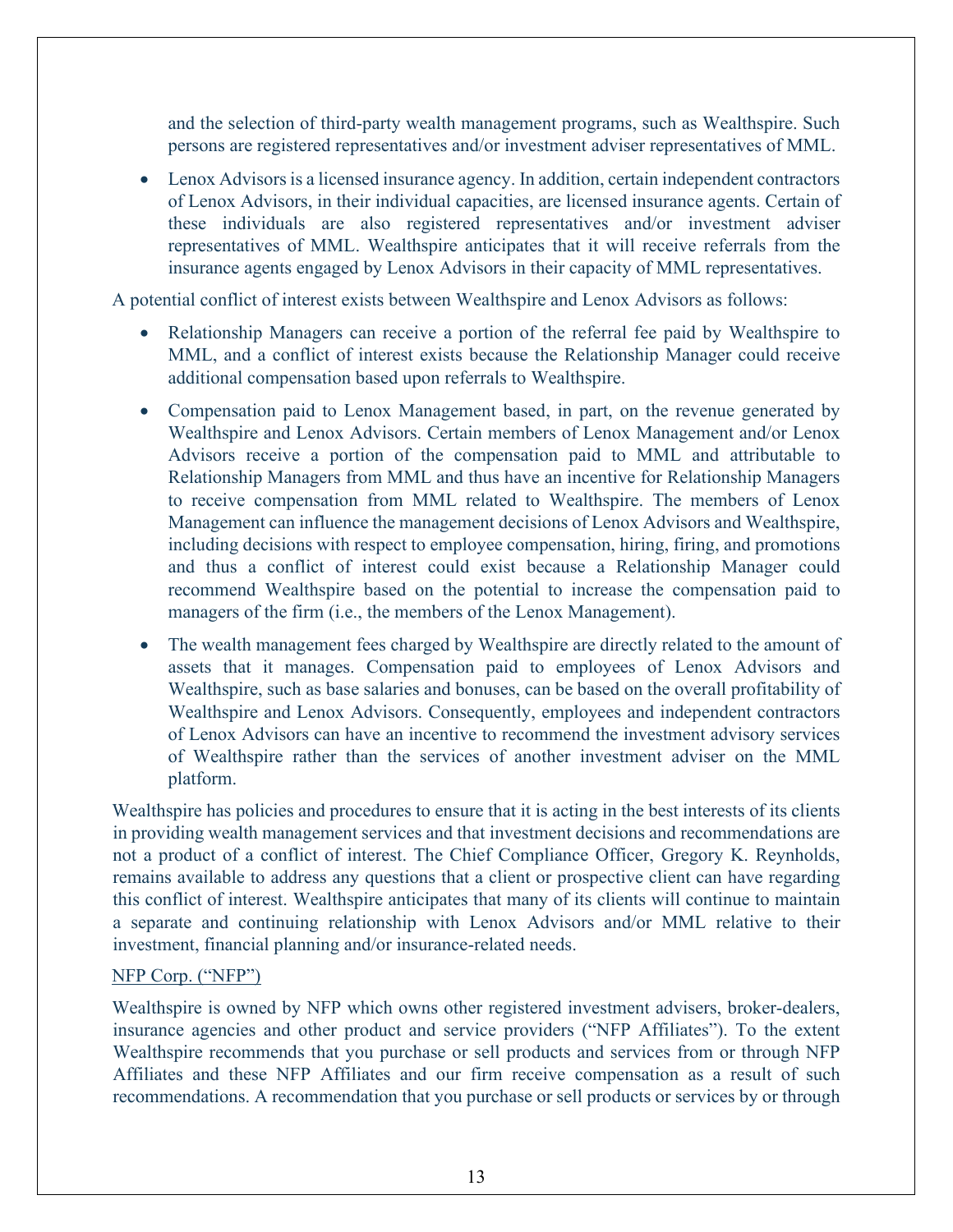an NFP Affiliate creates a conflict of interest as it could result in increased compensation to an NFP Affiliate and/or Wealthspire.

# <span id="page-13-0"></span>**Item 11 - Code of Ethics, Participation or Interest in Client Transactions and Personal Trading**

We maintain a written code of ethics, in accordance with the Advisers Act, that is intended to create an ethical culture within our firm. Our code of ethics requires our employees to comply with federal securities laws, safeguard material non-public information about client transactions and to report their personal securities holdings. Our code sets forth standards of business conduct required from our employees when dealing with our clients. Employees are required to treat sensitive information with confidentiality and are forbidden to misuse any such information. We will provide a copy of our code of ethics upon request by contacting the Chief Compliance Officer, Gregory K. Reynholds, at (212) 602-4500.

Neither Wealthspire nor any related person of Wealthspire recommends, buys, or sells for client accounts, securities in which Wealthspire or any related person of Wealthspire has a material financial interest. Wealthspire and its employees may buy or sell securities that are also held by or recommended to clients. This presents a potential conflict of interest because it may create a situation where Wealthspire or its employees are in a position to benefit from the sale or purchase of these securities. To mitigate this conflict, Wealthspire has a personal securities transaction policy in place to monitor the personal securities transactions and holdings of each Wealthspire employee. The Chief Compliance Officer of Wealthspire reviews all employee trades each quarter. The personal trading reviews ensure that the personal trading of employees does not affect the markets and that clients of Wealthspire receive preferential treatment.

## **Item 12 - Brokerage Practices**

<span id="page-13-1"></span>Wealthspire generally requires that wealth management accounts be maintained at Charles Schwab & Co., Inc. ("Schwab"). Simultaneous to formally engaging Wealthspire, a client must also enter into a separate custodial/clearing agreement with Schwab. All securities transactions for client accounts will generally be placed with the custodian; it should be noted that not all investment advisers require their clients to execute transactions through a specified broker-dealer.

### Factors in Selecting a Broker-Dealer/Custodian

Wealthspire considers a variety of factors in selecting Schwab as a custodian. These factors include the financial strength and stability of the organization, market leadership, independence, reputation, core competencies, strengths and weaknesses, quality and breadth of trading program, trade order execution and settlement, aggregate trading management, commission rates, trade error policies, technology, innovation, client servicing abilities, and ability to provide best execution. Wealthspire considers all of these factors in seeking to obtain the most favorable execution for our clients' trades. Wealthspire evaluates the quality and cost of services received from Schwab on an ongoing basis.

### Additional Benefits Provided by a Broker Dealer/Custodian

Wealthspire receives support services and/or products from Schwab or another broker dealer or custodian of a client which assist us to better monitor and service all client accounts maintained at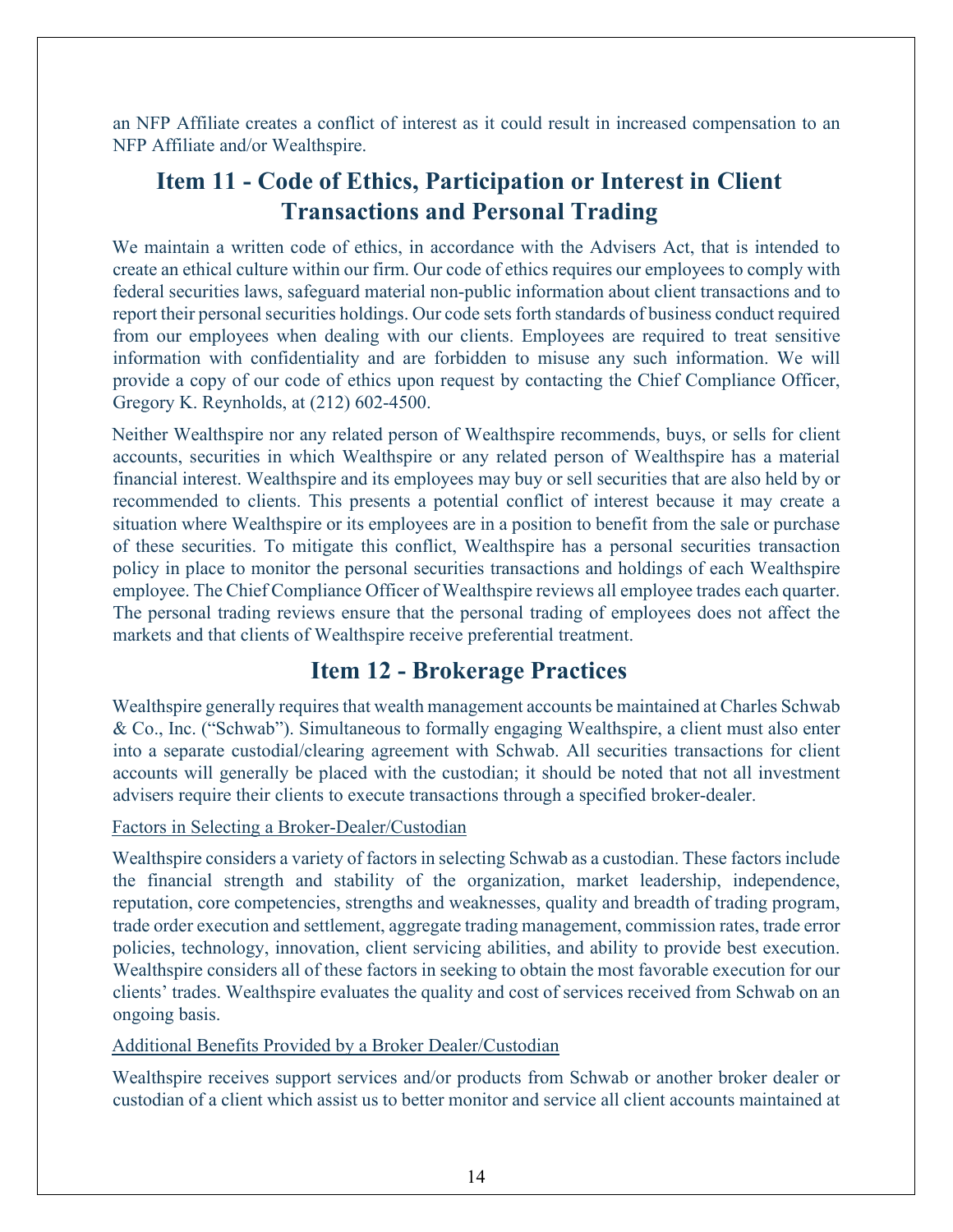such institutions. These services and products may be received without any cost and/or at a discount and are not material considerations when recommending a particular broker-dealer or custodian. Included within the support services may be investment-related research, pricing information and market data, software and other technology that provide Wealthspire access to client account data, compliance resources, practice management-related publications, consulting services, attendance at conferences, meetings, and other educational and/or social events, marketing support, computer hardware and/or software and/or other products used by Wealthspire in furtherance of its investment advisory business operations. While some of the support services and/or products will assist Wealthspire in managing and administering client accounts, other services or products may not directly provide such assistance, but rather will aid Wealthspire in efficiently and effectively managing and developing its business enterprise.

Clients of Wealthspire do not pay more for investment transactions effected and/or assets maintained at Schwab as a result of this arrangement. There is no corresponding commitment made by Wealthspire to Schwab or any other entity to invest any specific amount or percentage of client assets in any specific mutual funds, securities or other investment products as a result of the above arrangement.

At its discretion, Schwab also provide Wealthspire with other services intended to help Wealthspire manage and further develop its business enterprise, including assistance in the following areas: consulting, publications and presentations, information technology, business succession, and marketing. In addition, Schwab makes available or arrange and/or pay for these types of services provided by independent third parties, including regulatory compliance.

#### Soft Dollar Benefits

Wealthspire utilizes soft dollar research services, when Wealthspire has determined in good faith that the value of the research product or service in relation to the commissions paid is beneficial and advantages to Wealthspire's clients. Soft dollar research services received by Wealthspire can include, but are not limited to, analyses pertaining to specific securities, companies or sectors; market, financial and economic studies and forecasts; financial publications; portfolio management systems, and; statistical and pricing services.

Although the commissions paid by Wealthspire's clients comply with Wealthspire's duty to seek to obtain best execution, a client can pay a commission that is higher than another qualified broker-dealer might charge to effect the same transaction where Wealthspire determines, in good faith, that the commission is reasonable in relation to the value of the soft dollar research services received. Although the soft dollar research services that may be obtained by Wealthspire will generally be used to service all of Wealthspire's clients, a brokerage commission paid by a specific client may be used to pay for research that is not used in managing that specific client's account.

### Aggregate Trades

Where appropriate, Wealthspire will aggregate buy and sell orders for client accounts trading in the same security on the same day. By aggregating trades, Wealthspire is trying to improve the marketability and execution quality of the transaction for all clients involved. Once the aggregated trade is fully filled and executed, client accounts participating in the trade will receive the average price of all executed trades in the aggregated order. This ensures no client is more or less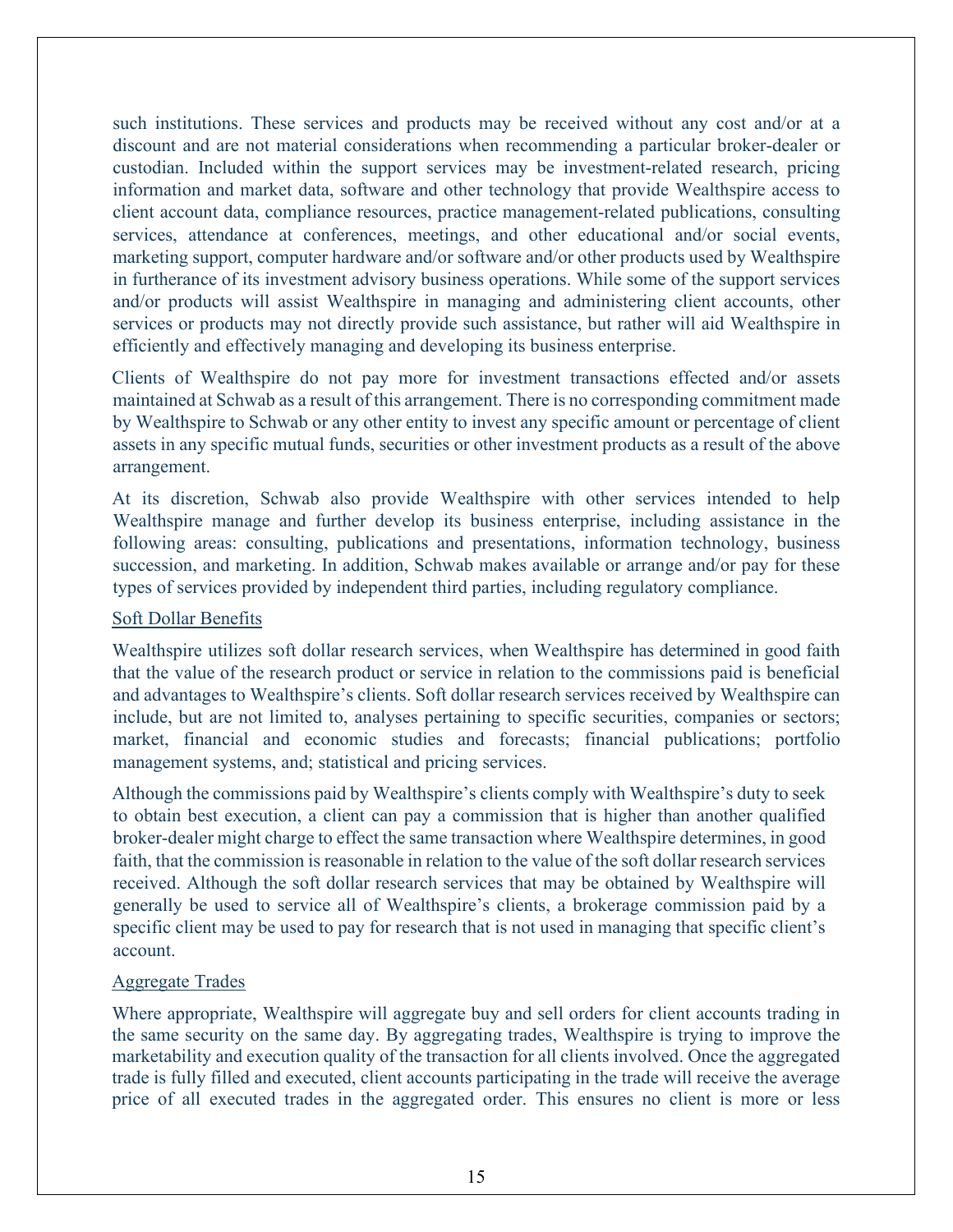advantaged than any other participants in the order. If an aggregated order is partially filled at the close of the trading day, the order is allocated on a pro rata basis according to the original aggregated allocation.

Where Wealthspire provides Wealth Management Services, Wealthspire generally effects client transactions independently. However, Wealthspire can combine client transactions if it decides to purchase or sell the same securities for several clients at approximately the same time. If Wealthspire does not combine transactions when it has the opportunity to do so, clients could pay higher brokerage costs.

## **Item 13 - Review of Accounts**

<span id="page-15-0"></span>Wealthspire continuously monitors portfolio holdings. The Chief Investment Officer and/or Chief Compliance Officer review accounts at least quarterly for consistency with the client's Investment Policy Statement. At least annually, Wealthspire obtains updated client information either directly from the client, or in consultation with an affiliated or unaffiliated solicitor who referred the client to Wealthspire.

Wealthspire gathers this information to determine whether there has been a change in the client's account circumstances, financial condition, risk profile, or investment objectives that would warrant a change in their investment strategy. Wealthspire can rebalance and actively change the allocation of discretionary accounts as warranted and as limited by the Investment Policy Statement.

To the extent clients of Wealthspire have relationships with other third parties, including Lenox Advisors, who they receive financial, legal, accounting, tax, insurance, estate or other advice, for the administrative benefit of the client, the client may authorize such third party advisors to work directly with Wealthspire to update and communicate certain information and objectives.

Changes in the client's situation, such as a change in financial condition, risk profile, or investment objectives, as well as the incapacity or death of the client or a close family member of the client trigger immediate review of the client's accounts. In addition, there may be other triggers for reviewing client's accounts such as significant market movements, new investment information, or changes in the regulatory and tax laws.

Wealthspire will provide clients, on a quarterly basis after the first full quarter, with regular account reports either via mail or email. These quarterly reports summarize account activity and show the performance of the accounts, including the starting and ending values for the quarter, as well as a detailed account appraisal as of the last trading day of the quarter. Schwab, the custodian, will also provide clients with monthly account statements and transaction confirmations.

# **Item 14 - Client Referrals and Other Compensation**

<span id="page-15-1"></span>If a client is introduced to Wealthspire by a solicitor, Wealthspire can pay that solicitor a referral fee in accordance with the requirements of the Advisers Act and any corresponding state securities law regulations. The applicable rules require, among other things, that a client receive this brochure, Wealthspire execute an agreement with the solicitor, and that a client receive a compensation disclosure statement detailing the amount Wealthspire will pay the solicitor for the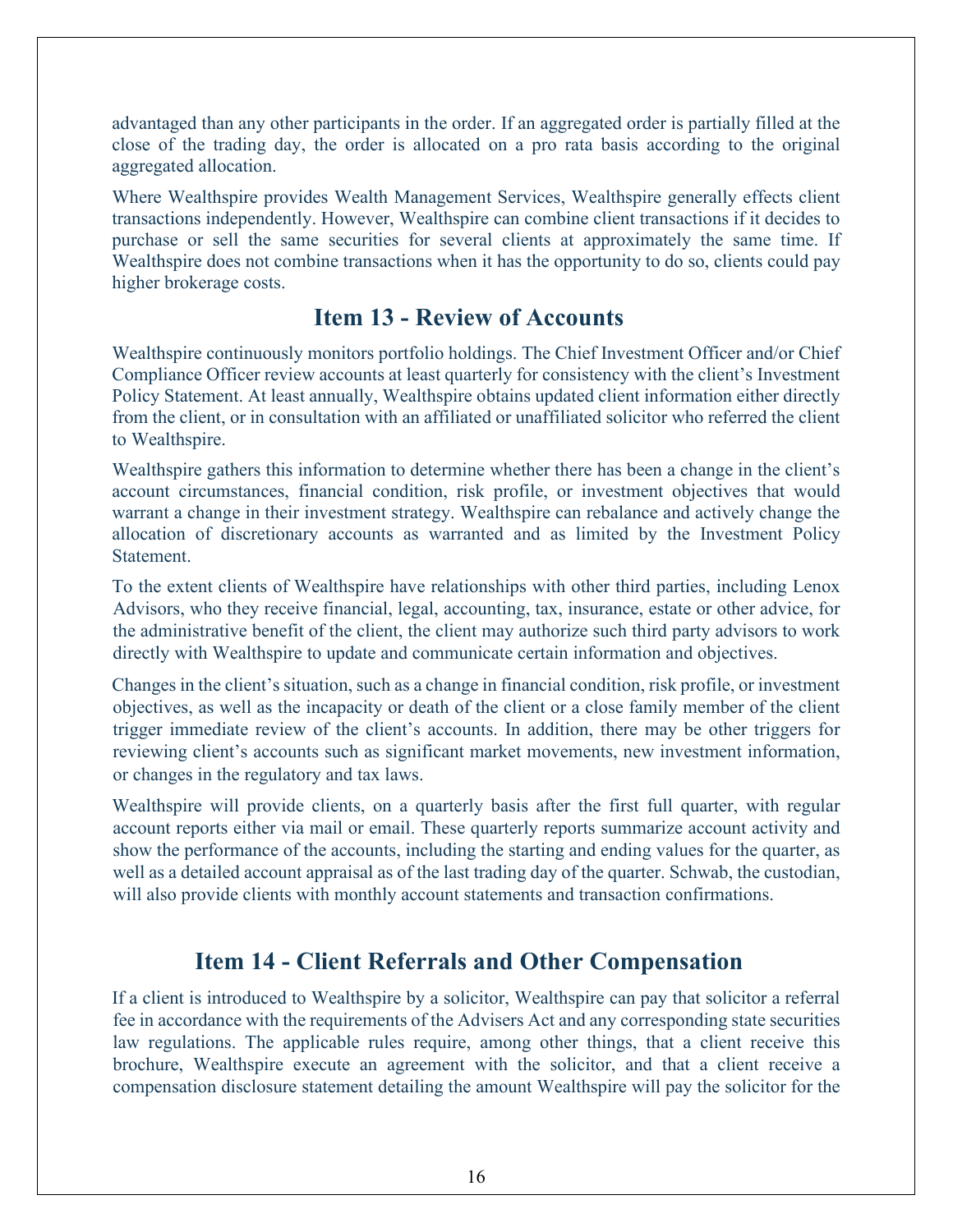client referral. Any such referral fee shall be paid solely from Wealthspire's advisory fee, and will not result in any additional charges to the client.

As described under Item 10, Wealthspire has entered into a solicitation arrangement with MML whereby it compensates MML for referring clients to Wealthspire. The compensation paid to MML is based on a percentage of the wealth management fee paid to Wealthspire by the applicable client.

We have, and may enter into, referral agreements with affiliates and various third-party investment advisers ("Referred Advisers") that provide, manage or sponsor different types of investment advice, money management services and investment advisory programs. Depending on our relationship with the Referred Adviser, we can solicit clients for the Referred Adviser, in which case we will not provide wealth management services and/or have discretionary authority over your assets. These referral arrangements are typically structured in accordance with the cash solicitation rule 206(4)-3 under the Investment Advisers Act of 1940, which requires, among other things, that we disclose the compensation we will receive for referring you to the Referred Adviser. Where we act as a solicitor, you will not enter into an agreement directly with us and will not receive this brochure in connection with that arrangement. In such an arrangement, you establish a direct relationship with the Referred Adviser, and we will receive a solicitation fee from the Referred Adviser based on a percentage of the fee they charge you. While there is a solicitor arrangement in place, your Wealthspire wealth advisor will monitor assets and will provide services such as, but not limited to, helping you choose the adviser to whom you are referred, as well as reviewing your accounts, and assisting you with administrative functions related to your portfolio.

### **Item 15 - Custody**

<span id="page-16-0"></span>Wealthspire does not hold or maintain client assets but has constructive custody where it is authorized to directly debit a client's wealth management fee from his/her account. Third-party qualified custodians hold and maintain client assets and those custodians provide account statements directly to clients at their address of record on at least a quarterly basis. Wealthspire urges clients to carefully review these statements promptly and compare such account statements with account statements provided by Wealthspire. Wealthspire statements can vary from custodial statements based on accounting procedures, reporting dates, or valuation methodologies of certain securities. Please note that third party custodians do not verify the accuracy of Wealthspire's advisory fee calculation.

### **Item 16 - Investment Discretion**

<span id="page-16-1"></span>Wealthspire accepts discretionary authority to manage securities accounts on behalf of clients. If a client grants Wealthspire discretionary authority, we can determine, without obtaining specific client consent, the securities to be bought or sold, and the amount of the securities to be bought or sold. For best execution purposes, Wealthspire also accepts the discretion to choose to execute trades away from the custodian which can result in additional commissions charged to the client's account.